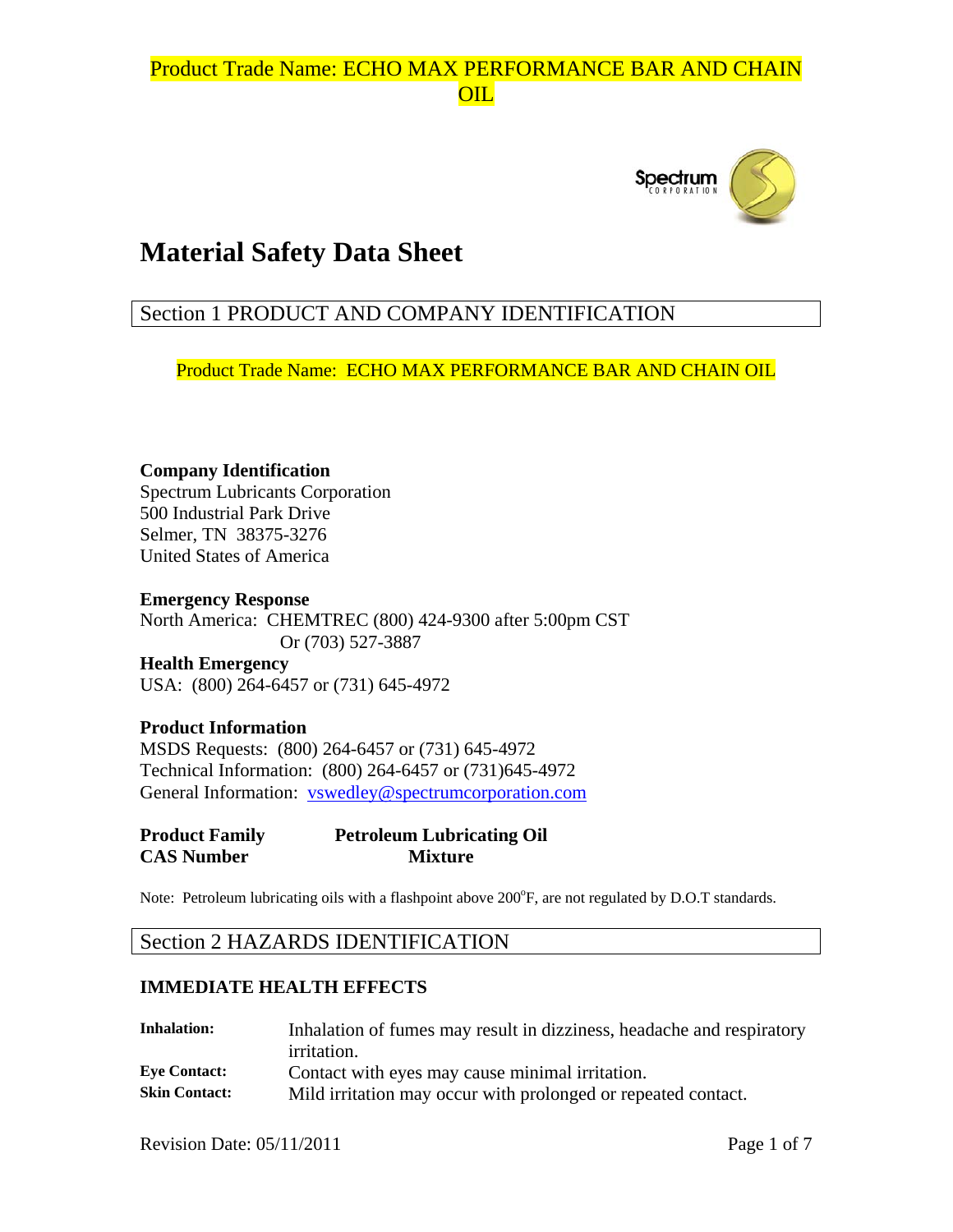**Ingestion:** Slightly toxic. Pulmonary aspiration hazard if vomiting occurs. **TLV:** 5mg/m3 as mist. ACGIH 1984-85. **Chronic Effects:** Ingredients of this product are not listed as potential carcinogens in N.T.P. Annual Report on Carcinogens, I.A.R.C. Monographs, or by O.S.H.A. HCS (g) (2) (vii).

### Section 3 COMPOSITION/INFORMATION ON INGREDIENTS

| <b>COMPONENTS</b>                                                   | <b>CAS Number</b> | <b>EU</b> Number     | <b>Concentration</b><br>$\frac{6}{2}$ |
|---------------------------------------------------------------------|-------------------|----------------------|---------------------------------------|
| Petroleum distillates,<br>hydrotreated heavy<br>naphthenic          | 64742-52-5        | $265 - 155 - 0$      | 90-100                                |
| <b>Petroleum</b><br><b>Hydrocarbon</b>                              | 64742-53-6        |                      | $0.1 - 1$                             |
| Polyisobutylene                                                     | 9003-27-4         | <b>Not available</b> | $0.1$                                 |
| Phosphorodithioic acid,<br>O,O-di-C1-14-alkyl<br>esters, zinc salts | 68649-42-3        | 272-028-3            | $0.1 - 1$                             |

Note that the chemical identity of some or all of the above components is considered confidential business information and is being withheld as permitted by 29CFR 1910.1200 and various State Right-To-Know Laws.

### Section 4 FIRST AID MEASURES

**Skin:** Wash skin with soap and warm water. Wash clothing before re-use. Eye: If splashed into eyes flush eyes with clear water for five (5) minutes. **Inhalation:** If overcome by fumes remove from exposure immediately. **Ingestion:** If ingested, do not induce vomiting. Call a physician.

### Section 5 FIRE FIGHTING MEASURES

#### **PROTECTION OF FIRE FIGHTERS:**

#### **Fire Fighting Instructions:**

For fires involving this material, do not enter any enclosed or confined fire space without proper protective equipment, including self contained breathing apparatus.

| <b>Extinguishing Media:</b>                | Use water fog, foam, dry chemical or carbon dioxide $(CO_2)$ |
|--------------------------------------------|--------------------------------------------------------------|
|                                            | to extinguish flames.                                        |
| <b>Special Firefighting Procedures:</b>    | Cool exposed containers with water spray.                    |
| <b>Unusual Fire and Explosion Hazards:</b> | Pressure increase in over heated closed containers. Cool     |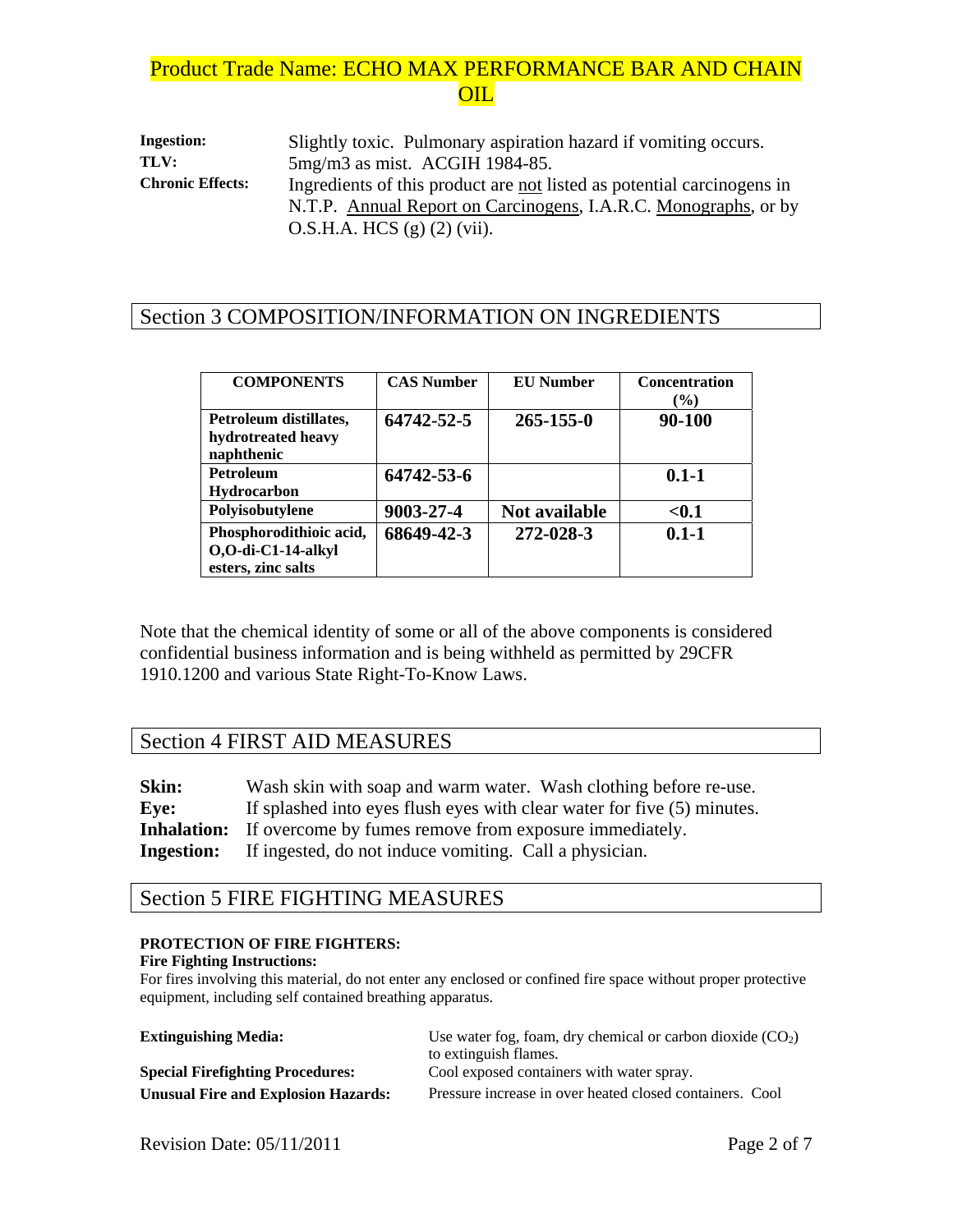containers with water spray.

### Section 6 ACCIDENTAL RELEASE MEASURES

| <b>Spill Procedures:</b> | Remove ignition sources. Recover Liquid. Add absorbent to    |
|--------------------------|--------------------------------------------------------------|
|                          | spill area. Ventilate confined spaces. Advise authorities if |
|                          | product enters sewers, etc.                                  |
| <b>Waste Disposal:</b>   | Assure conformity with applicable disposal regulations.      |
|                          | Dispose of absorbed material at approved waste site.         |

#### **Precautionary Measures:**

Do not get in eyes, on skin, or on clothing. Do not taste or swallow. Wash thoroughly after handling.

Avoid contaminating soil or releasing this material into sewage and drainage systems and bodies of water.

## Section 7 HANDLING AND STORAGE

#### **General Storage Information:**

Keep container closed when not in use. Do not store with strong oxidizing agents. Do not store at elevated temperatures.

#### **Container Warnings:**

Empty containers retain product residue (solid, liquid, and/or vapor) and can be dangerous. Do not pressurize, cut, weld, braze, solder, drill, grind, or expose such containers to heat, flame, sparks, static electricity, or other sources of ignition. They may explode and cause injury or death. Empty containers should be completely drained, properly closed, and promptly returned to a drum reconditioner or disposed of properly.

### Section 8 EXPOSURE CONTROLS/ PERSONAL PROTECTION

| <b>COMPONENTS</b>                                                   | <b>Regulatory</b><br><b>Agency</b> | <b>Exposure Limit</b> |
|---------------------------------------------------------------------|------------------------------------|-----------------------|
| Petroleum distillates,<br>hydrotreated heavy<br>naphthenic          | <b>OSHA</b>                        | 5mg/m3 Mist           |
| Lubricating oils,<br>petroleum,<br>hydrotreated spent               | OSHA                               | 5mg/m3 Mist           |
| Polyisobutylene                                                     | <b>OSHA</b>                        | 5mg/m3 Mist           |
| Phosphorodithioic acid,<br>O,O-di-C1-14-alkyl<br>esters, zinc salts | <b>OSHA/ACGIH</b>                  | 5mg/m3 Mist           |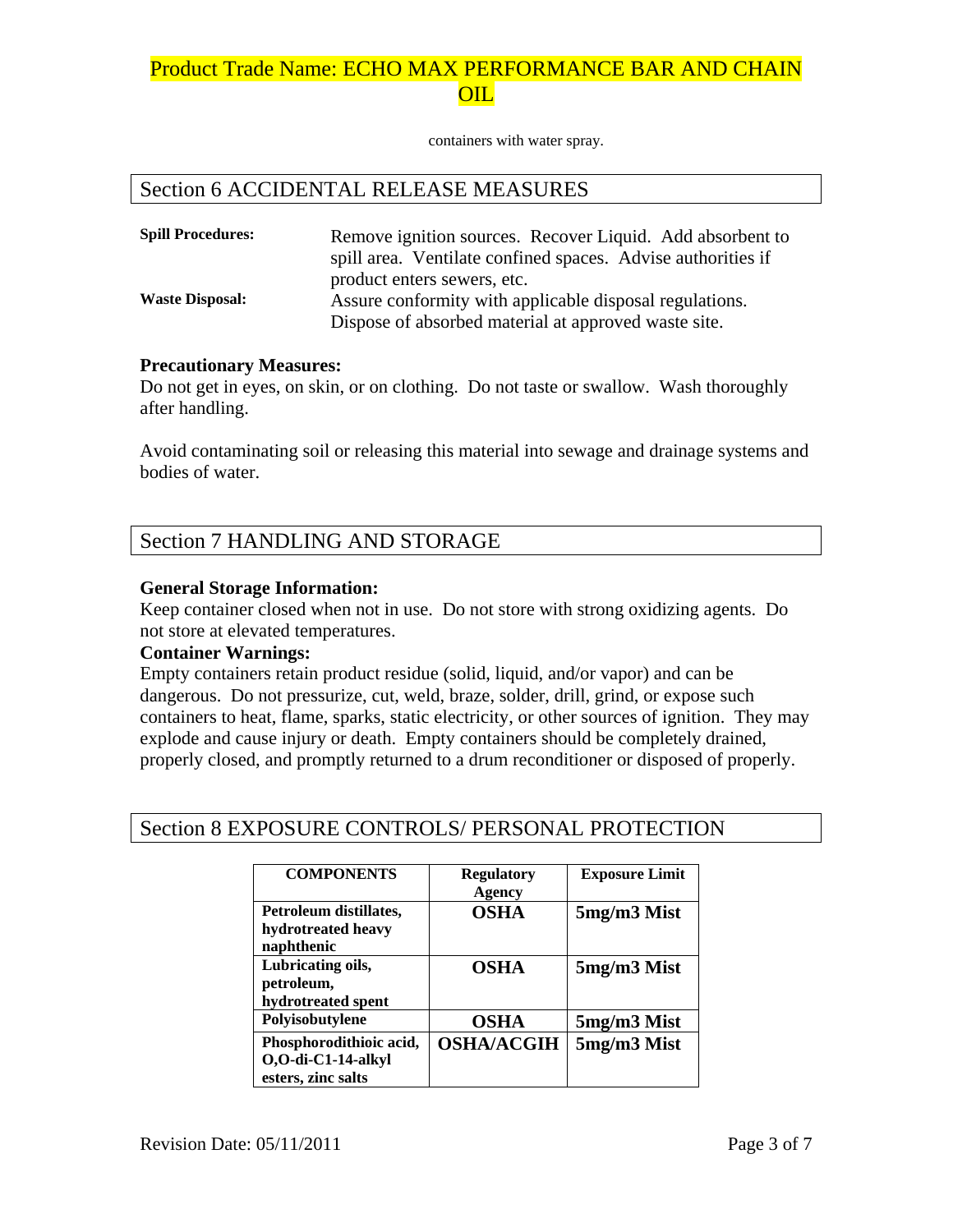| <b>Ventilation Procedure:</b>   | Ventilate as needed to comply with exposure limit.      |
|---------------------------------|---------------------------------------------------------|
| <b>Gloves Protection:</b>       | Use impervious gloves to avoid repeated/prolonged skin  |
|                                 | contact.                                                |
| <b>Eye Protection:</b>          | Use goggles/face shield to avoid eye contact.           |
| <b>Work/Hygienic Practices:</b> | If clothing becomes contaminated, change to fresh clean |
|                                 | clothing. Do not wear until thoroughly laundered.       |

### Section 9 PHYSICAL AND CHEMICAL PROPERTIES

| Vapor Pressure (mmHg) at 20°C:    | $\leq$ 1              |
|-----------------------------------|-----------------------|
| <b>Specific Gravity at 60°F:</b>  | .9194                 |
| <b>Water Solubility:</b>          | Negligible            |
| <b>Boiling Point:</b>             | $>650$ °F             |
| <b>Vapor Density (Air=1):</b>     | >1                    |
| <b>Evaporation Rate (BUAC=1):</b> | $\leq$ 1              |
| Odor:                             | Mild Hydrocarbon Odor |
| Appearance:                       | Amber Colored Liquid  |
| Viscosity at 100°C CST:           | 10.3                  |
| <b>Flash Point:</b>               | $425^{\circ}F$        |
| <b>Fire Point</b>                 | $450^{\circ}$ F       |

## Section 10 STABILITY AND REACTIVITY

**Stability:** Stable **Incompatibility:** Avoid strong oxidants **Polymerization:** Will not occur

**Thermal Decomposition: Partial burning produces fumes, smoke and carbon** monoxide.

## Section 11 TOXICOLOGY INFORMATION

#### **Distillates (petroleum), hydrotreated light**

ORAL (LD50): Acute: >5000 mg/kg [Rat].

DERMAL (LD50): Acute: >2000 mg/kg [Rabbit].

Studies on laboratory animals have associated similar materials with eye and respiratory tract irritation. Repeated exposure to elevated concentrations of hydrocarbon solvents can produce a variety of transient CNS effects (e.g., dizziness, headache, narcosis, etc). Studies on laboratory animals have shown similar materials to cause skin irritation after repeated or prolonged contact. Repeated direct application of similar materials to the skin can produce defatting dermatitis and kidney damage in laboratory animals. The most common effects observed in repeated dose animal studies with mineral spirits are kidney changes that are consistent with an alpha 2u-globulin- mediated process that is not regarded as relevant to humans. Certain studies have reported effects in the liver as well as hematological or urine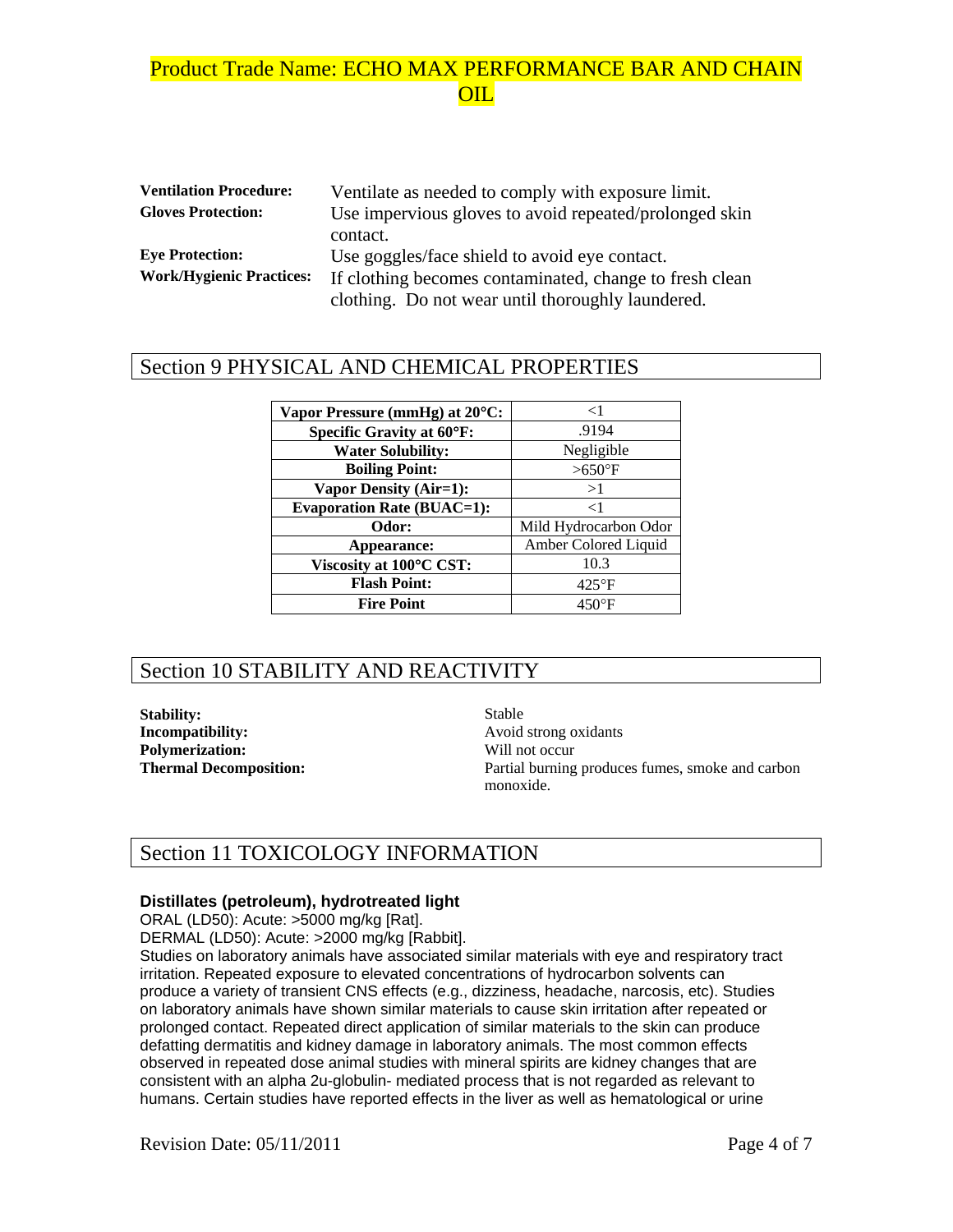chemistry changes. In general, these effects have not to been shown to be dose-related.

#### **Highly-refined petroleum lubricant oils**:

ORAL (LD50): Acute: >5000 mg/kg [Rat].

DERMAL (LD50): Acute: >2000 mg/kg [Rabbit].

Mineral oil mists derived from highly refined oils are reported to have low acute and sub-acute toxicities in animals. Effects from single and short-term repeated exposures to high concentrations of mineral oil mists well above applicable workplace exposure levels include lung inflammatory reaction, lipoid granuloma formation and lipoid pneumonia. In acute and sub-acute studies involving exposures to lower concentrations of mineral oil mists at or near current work place exposure levels produced no significant toxicological effects. In long term studies (up to two years) no carcinogenic effects have been reported in any animal species tested.

### Section 12 ECOLOGICAL INFORMATION

#### **Ecotoxicity**

An environmental fate analysis is not available for this specific product. Plants and animals may experience harmful or fatal effects when coated with petroleum products. Petroleum-based (mineral) lubricating oils normally will float on water. In stagnant or slow-flowing waterways, an oil layer can cover a large surface area. As a result, this oil layer might limit or eliminate natural atmospheric oxygen transport into the water. With time, if not removed, oxygen depletion in the waterway may be sufficient to cause a fish kill or create an anaerobic environment.

#### **Environmental Fate**

Analysis for ecological effects has not been conducted on this product. However, if spilled, this product and any contaminated soil or water may be harmful to human, animal, and aquatic life. Also, the coating action associated with petroleum and petroleum products can be harmful or fatal to aquatic life and waterfowl.

### Section 13 DISPOSAL CONSIDERATIONS

**Waste Disposal:** Assure conformity with applicable disposal regulations. Dispose of absorbed material at approved waste site.

### Section 14 TRANSPORTATION INFORMATION

#### **The shipping description below may not represent requirements for all modes of transportation, shipping methods or locations outside of the United States.**

Note: Petroleum lubricating oils with a flashpoint above 200°F, are not regulated by D.O.T standards.

### Section 15 REGULATORY INFORMATION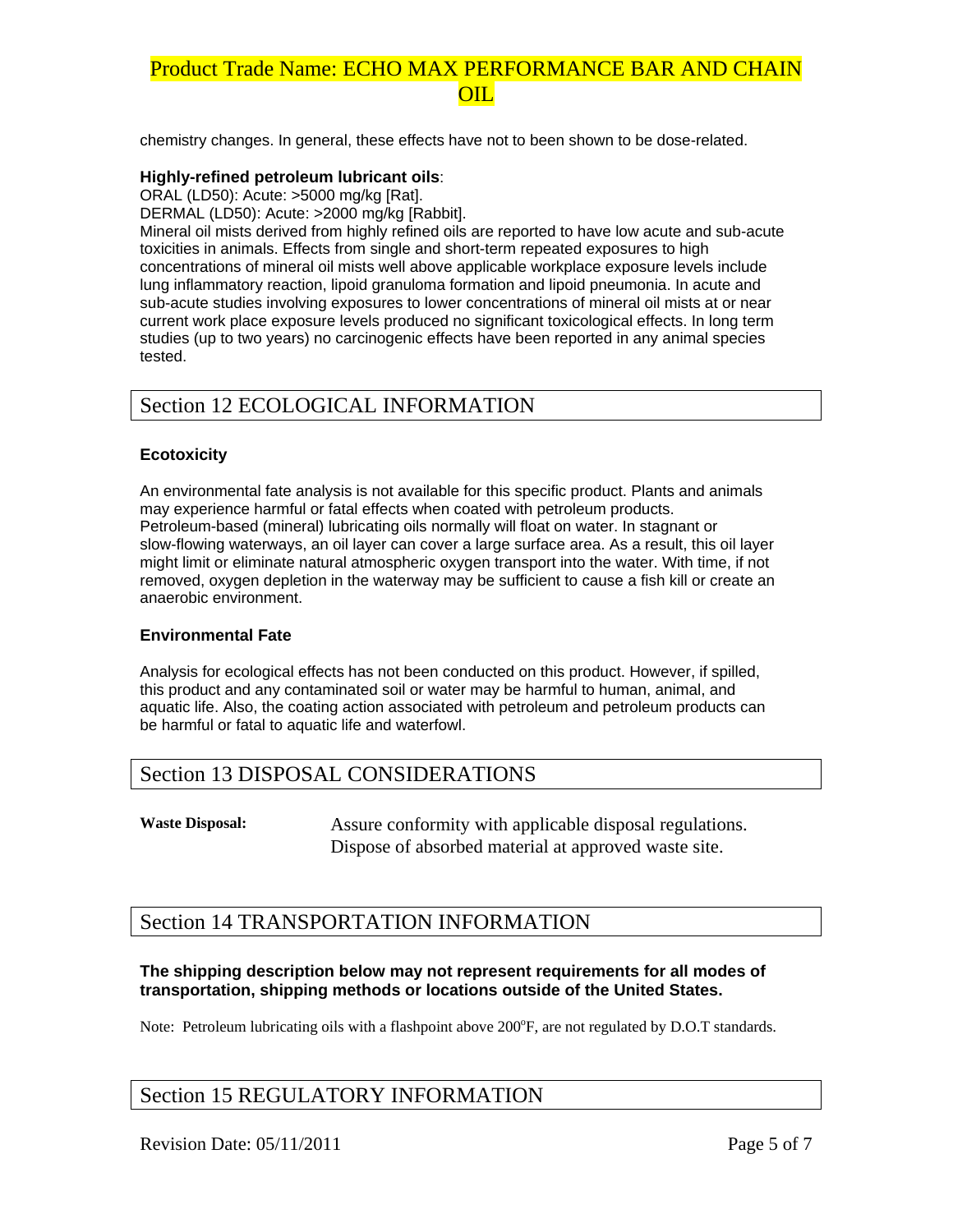| <b>TSCA Inventory</b>                                                                    | This product and/or its components are listed on the Toxic<br>Substances Control Act (TSCA) inventory.                                                                                                                                                                                                                                                                                                                                                                                                                                                                                                                                                       |
|------------------------------------------------------------------------------------------|--------------------------------------------------------------------------------------------------------------------------------------------------------------------------------------------------------------------------------------------------------------------------------------------------------------------------------------------------------------------------------------------------------------------------------------------------------------------------------------------------------------------------------------------------------------------------------------------------------------------------------------------------------------|
| <b>SARA 302/304</b><br><b>Emergency Planning</b><br>and Notification                     | The Superfund Amendments and Reauthorization Act of 1986<br>(SARA) Title III requires facilities subject to Subparts 302 and 304 to<br>submit emergency planning and notification information based on<br>Threshold Planning Quantities (TPQs) and Reportable Quantities<br>(RQs) for "Extremely Hazardous Substances" listed in 40 CFR 302.4<br>and 40 CFR 355. No components were identified.                                                                                                                                                                                                                                                              |
| SARA 311/312 Hazard<br><b>Identification</b>                                             | The Superfund Amendments and Reauthorization Act of 1986<br>(SARA) Title III requires facilities subject to this subpart to submit<br>aggregate information on chemicals by "Hazard Category" as defined<br>in 40 CFR 370.2. This material would be classified under the following<br>hazard categories: Fire, Acute (Immediate) Health Hazard, Chronic<br>(Delayed) Health Hazard                                                                                                                                                                                                                                                                           |
| <b>SARA 313 Toxic</b><br><b>Chemical Notification</b><br>and Release<br><b>Reporting</b> | This product contains the following components in concentrations<br>above de minimis levels that are listed as toxic chemicals in 40 CFR<br>Part 372 pursuant to the requirements of Section 313 of SARA: No<br>components were identified.                                                                                                                                                                                                                                                                                                                                                                                                                  |
| <b>CERCLA</b>                                                                            | The Comprehensive Environmental Response, Compensation, and<br>Liability Act of 1980 (CERCLA) requires notification of the National<br>Response Center concerning release of quantities of "hazardous<br>substances" equal to or greater than the reportable quantities (RQ's)<br>listed in 40 CFR 302.4. As defined by CERCLA, the term "hazardous<br>substance" does not include petroleum, including crude oil or any<br>fraction thereof which is not otherwise specifically designated in 40<br>CFR 302.4. Chemical substances present in this product or refinery<br>stream that may be subject to this statute are: No components were<br>identified. |
| <b>Clean Water Act</b><br>(CWA)                                                          | This material is classified as an oil under Section 311 of the Clean<br>Water Act (CWA) and the Oil Pollution Act of 1990 (OPA). Discharges<br>or spills which produce a visible sheen on waters of the United<br>States, their adjoining shorelines, or into conduits leading to surface<br>waters must be reported to the EPA's National Response Center at<br>(800) 424-8802.                                                                                                                                                                                                                                                                             |
| <b>New Jersey</b><br><b>Right-to-Know Label</b>                                          | Bar and Chain oil.                                                                                                                                                                                                                                                                                                                                                                                                                                                                                                                                                                                                                                           |

# Section 16 OTHER INFORMATION

| <b>HMIS/NFPA RATINGS:</b> |               |             |                       |
|---------------------------|---------------|-------------|-----------------------|
| Health:                   | Flammability: | Reactivity: | Protective Equipment: |
|                           |               |             | ( ' I ) H             |

Risk Phrases

**R37** Inhalation: Inhalation of fumes may result in dizziness, headache and respiratory irritation.